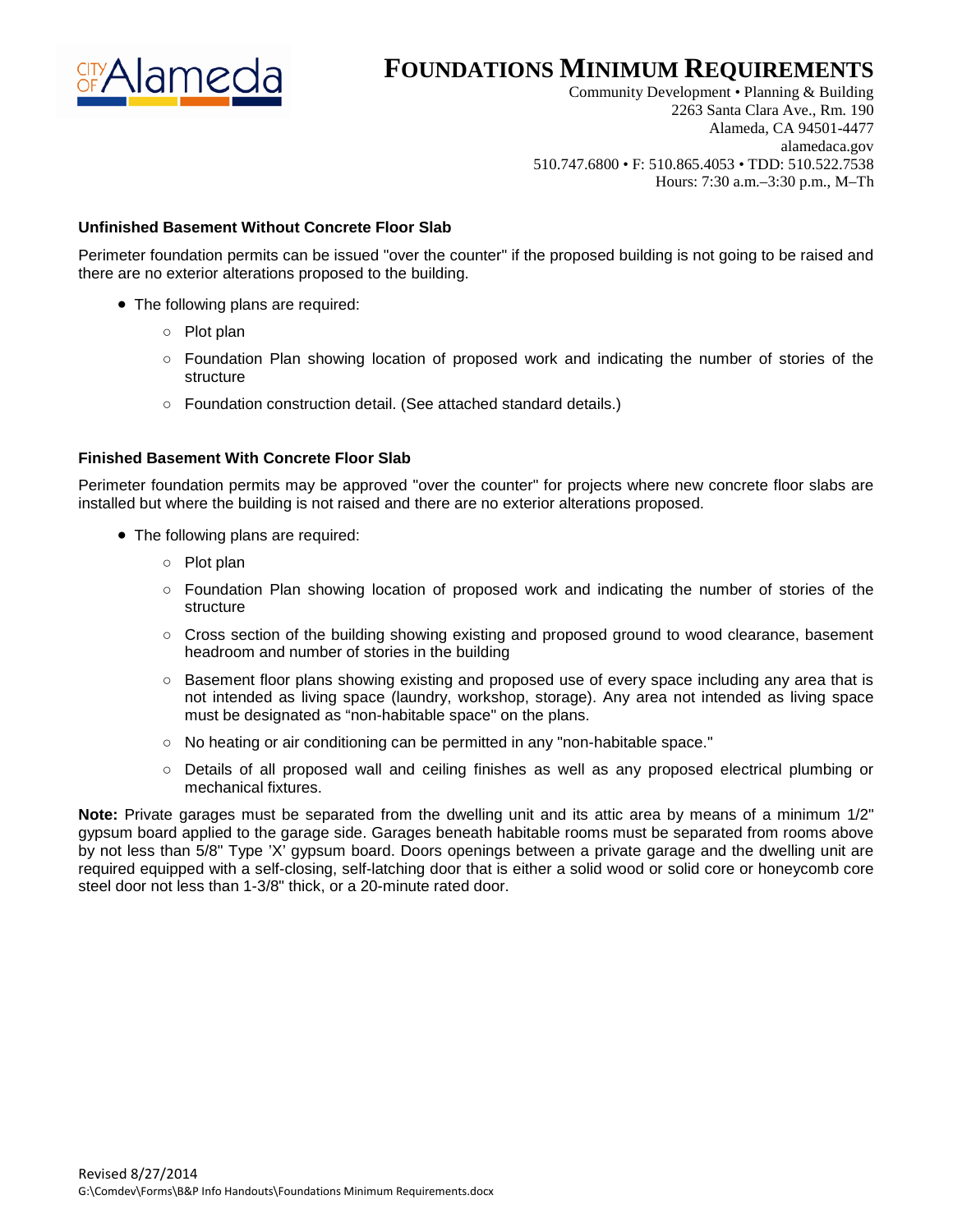



| WITH SLAB ON GRADE |                      |       |                 |  |  |  |  |
|--------------------|----------------------|-------|-----------------|--|--|--|--|
|                    |                      |       |                 |  |  |  |  |
| s"–0"              |                      | 611   | $\cdots$        |  |  |  |  |
|                    |                      | 511   | 0.11            |  |  |  |  |
|                    | 7'-0                 | 611   | $0 -$           |  |  |  |  |
|                    |                      | 611   | $0 -$           |  |  |  |  |
| -75                | $T - 6$ <sup>"</sup> | 8‴    | $0$             |  |  |  |  |
| 5'-6"              | $7 - 9"$             | 10"   | 0 <sup>11</sup> |  |  |  |  |
| б'-0"              | 3'-0"                | 10 '' | $q^{th}$        |  |  |  |  |

| WITHOUT | SL. | AB     | DF              |
|---------|-----|--------|-----------------|
|         |     |        |                 |
|         | .,  | .,     |                 |
| н       | 11  | 44     |                 |
| Ħ       | ::  |        | 0 <sup>11</sup> |
|         |     |        | 79.99           |
| .,      |     |        | ٨               |
| н       |     |        |                 |
| .,      | .,  | u<br>6 |                 |

| WA.<br>RETAINING             |   |              | OSN OWG APP |         | SCALE |
|------------------------------|---|--------------|-------------|---------|-------|
|                              |   | 12/10/07 LWT |             | JAB GJM | N.T.S |
| ISTANDARD                    |   |              |             |         |       |
|                              | A |              |             |         | W     |
| ICITY OF ALAMEDA, CALIFORNIA |   |              |             |         |       |